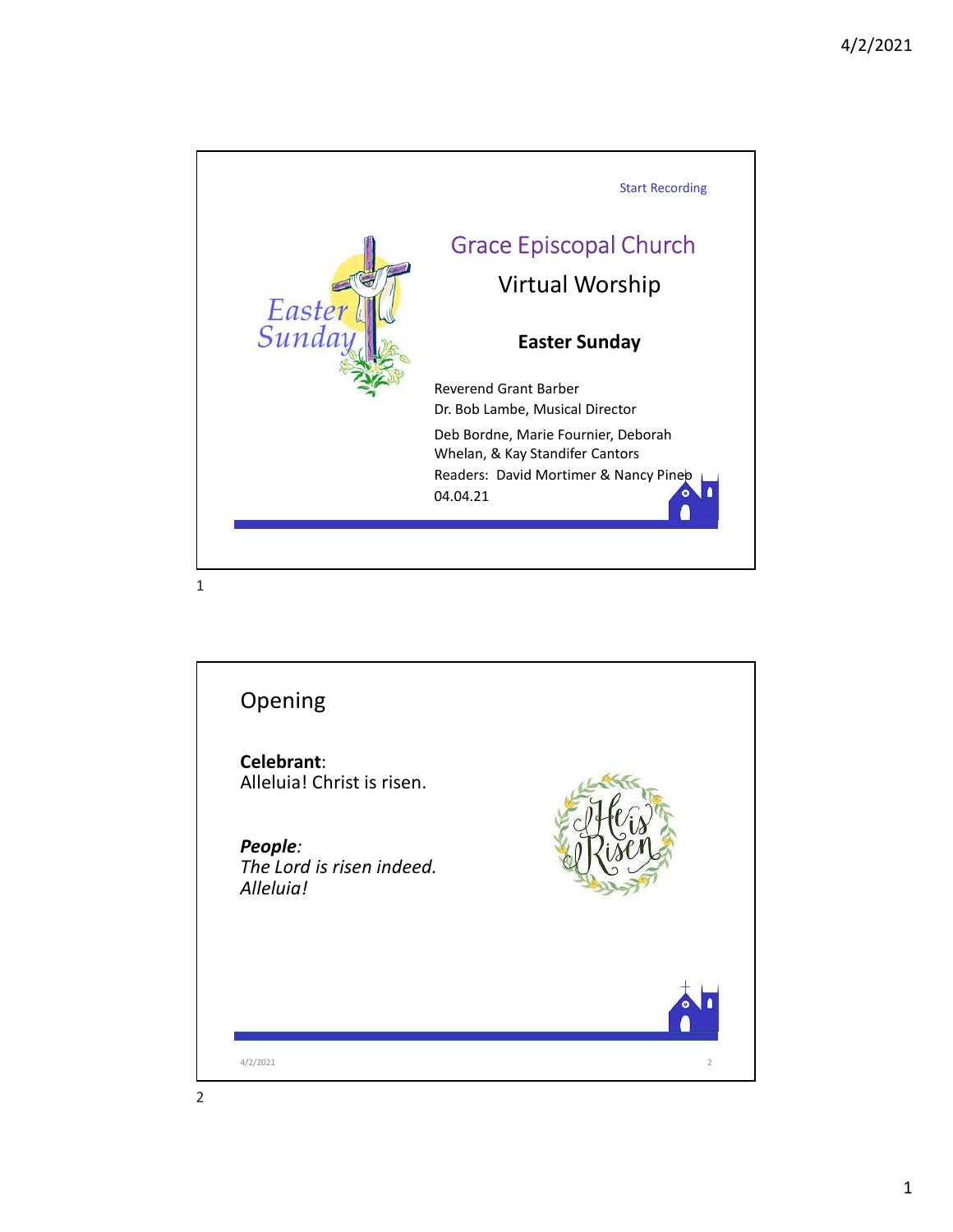



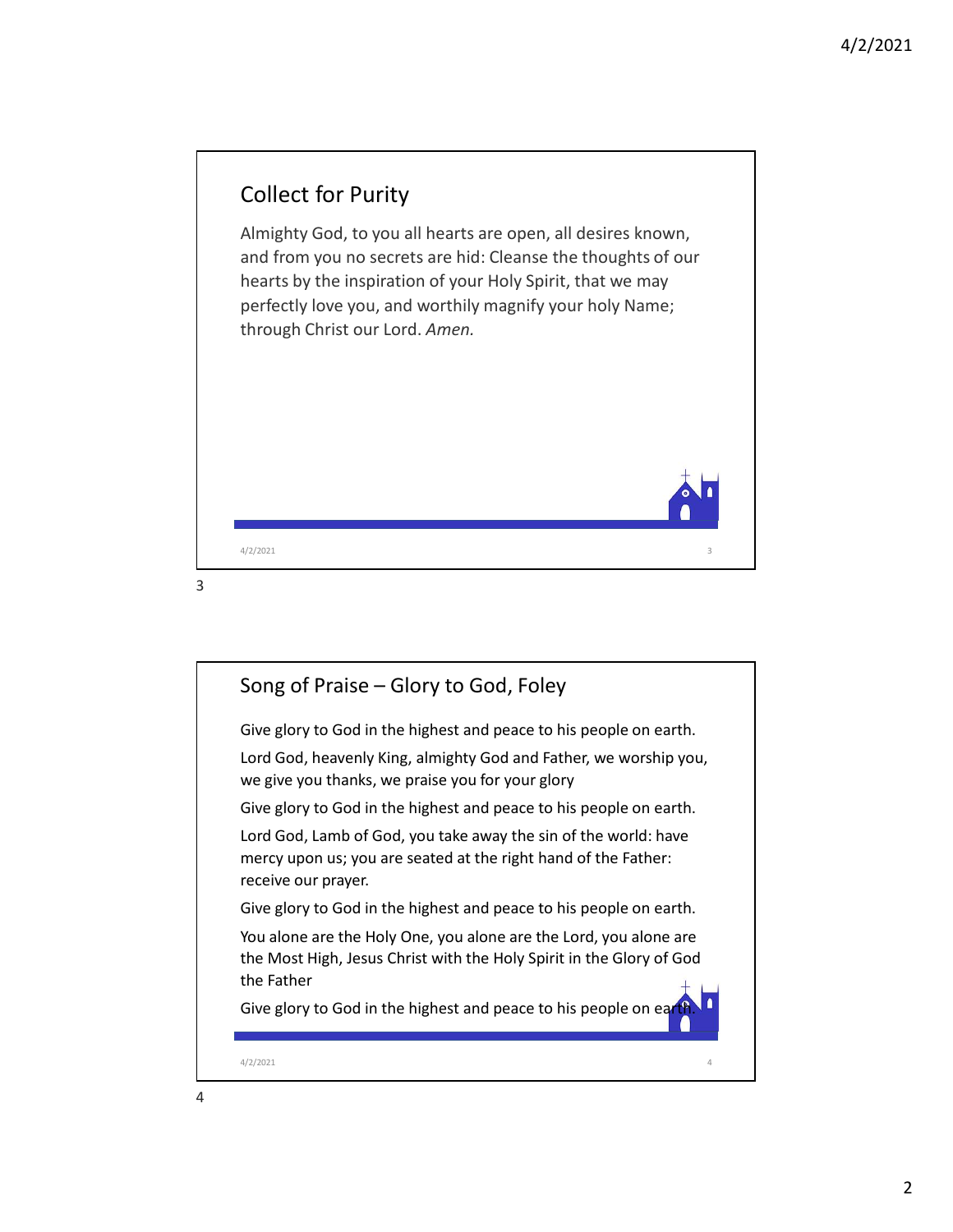## The Collect

Almighty God, who through your only-begotten Son Jesus Christ overcame death and opened to us the gate of everlasting life: Grant that we, who celebrate with joy the day of the Lord's resurrection, may be raised from the death of sin by your life-giving Spirit; through Jesus Christ our Lord, who lives and reigns with you and the Holy Spirit, one God, now The Collect<br>
Almighty God, who through your only-begotten Son Jesus<br>
Christ overcame death and opened to us the gate of<br>
everlasting life: Grant that we, who celebrate with joy the day<br>
of the Lord's resurrection, may be r

 $5<sub>5</sub>$ 

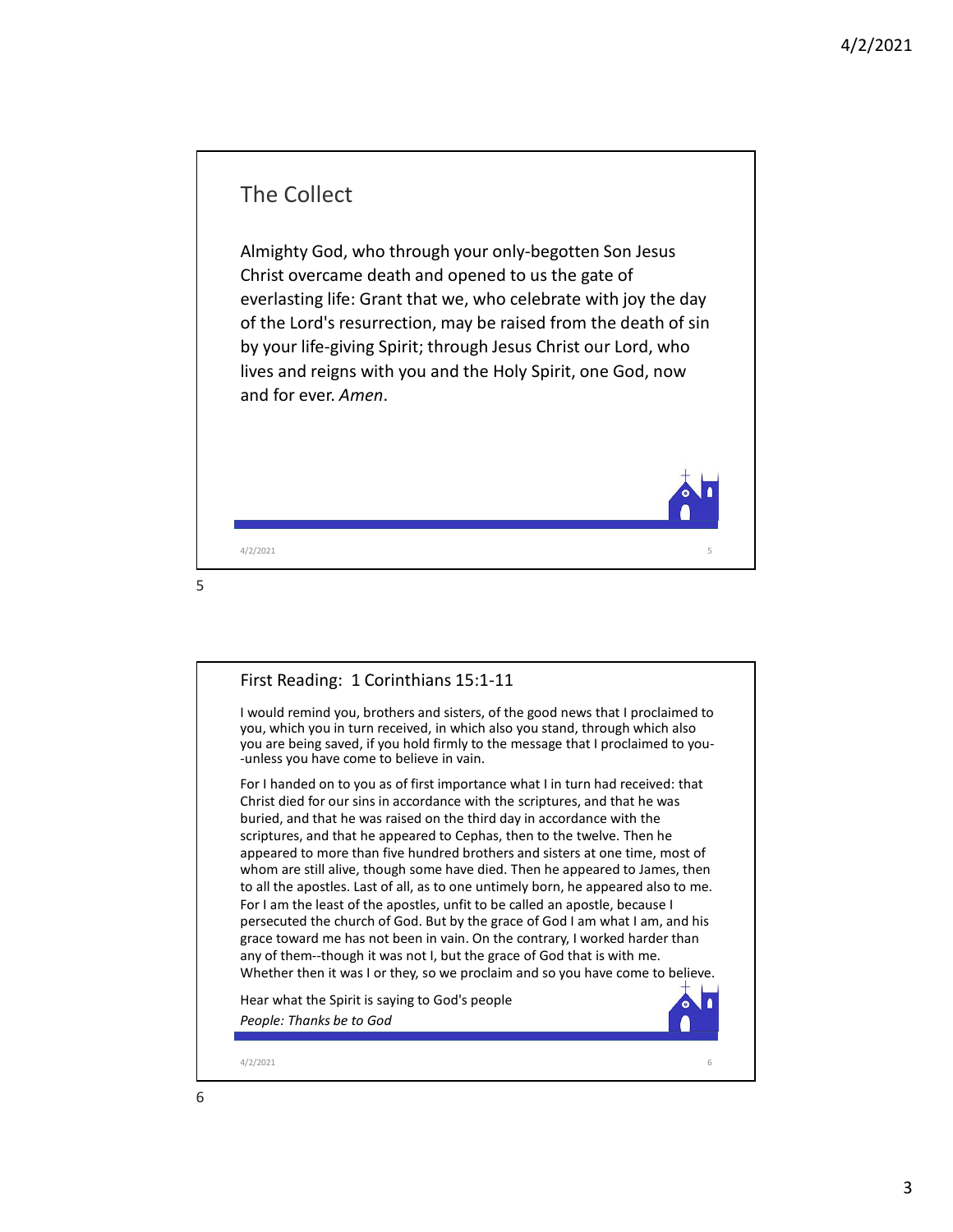

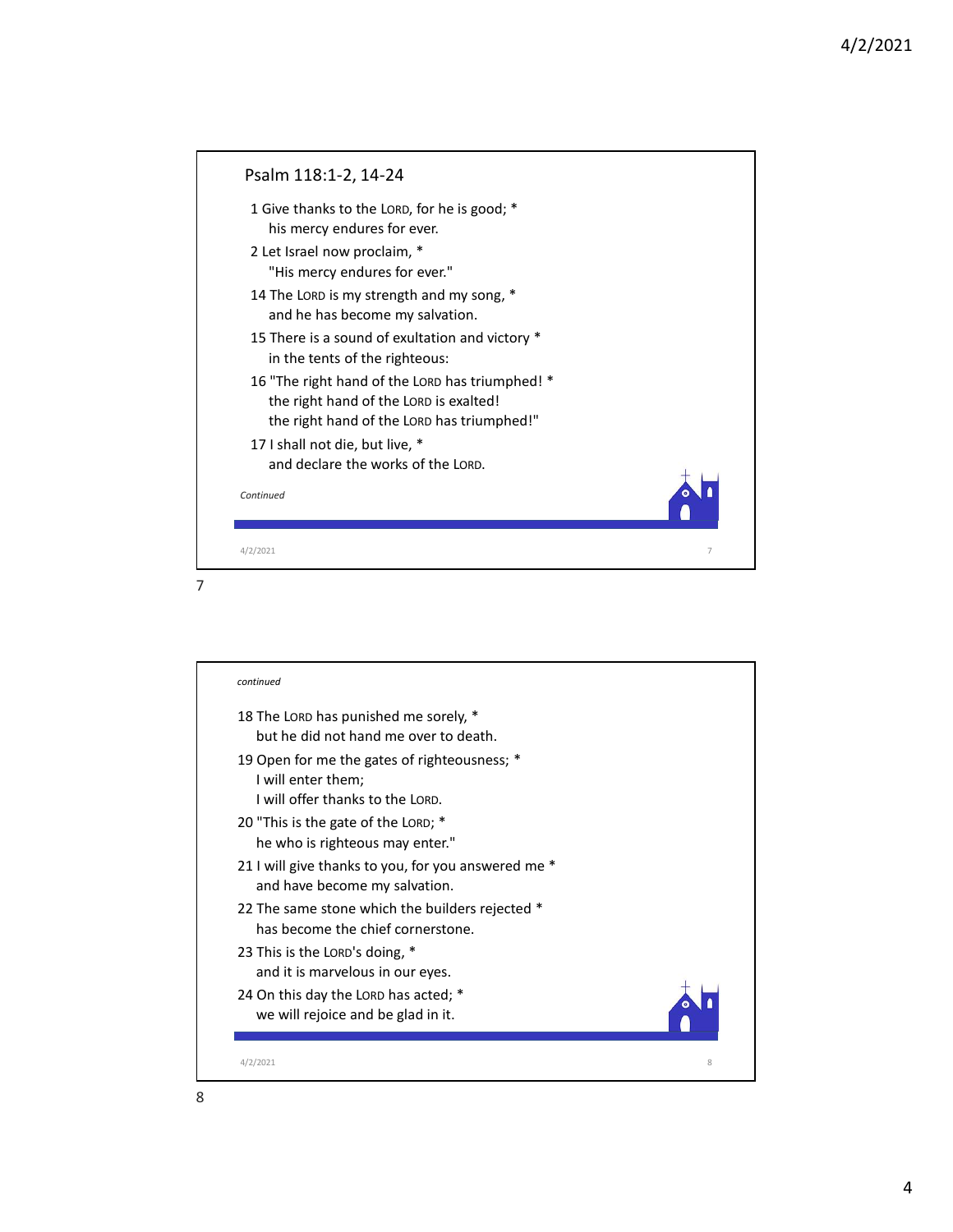## Gospel Mark 16:1-8

The Holy Gospel of Our Lord Jesus Christ according to Mark People: Glory to you, Lord Christ

When the sabbath was over, Mary Magdalene, and Mary the mother of James, and Salome bought spices, so that they might go and anoint Jesus. And very early on the first day of the week, when the sun had risen, they went to the tomb. They had been saying to one another, "Who will roll away the stone for us from the entrance to the tomb?" When they looked up, they saw that the stone, which was very large, had already been rolled back. As they entered the tomb, they saw a young man, dressed in a white robe, sitting on the right side; and they were alarmed. But he said to them, "Do not be alarmed; you are looking for Jesus of Nazareth, who was crucified. He has been raised; he is not here. Look, there is the place they laid him. But go, tell his disciples and Peter that he is going ahead of you to Galilee; there you will see him, just as he told you." So they went out and fled from the tomb, for terror and amazement had seized them; and they said nothing to anyone, for they were afraid. Gospel **Mark 16:1-8**<br>The Holy Gospel of Our Lord Jesus Christ according to Mark<br>People: Glory to you, Lord Christ<br>When the sabbath was over, Mary Magdalene, and Mary the mother of James,<br>When the sabbath was over, Mary Ma

The Gospel of the Lord People: Praise to you Lord Christ

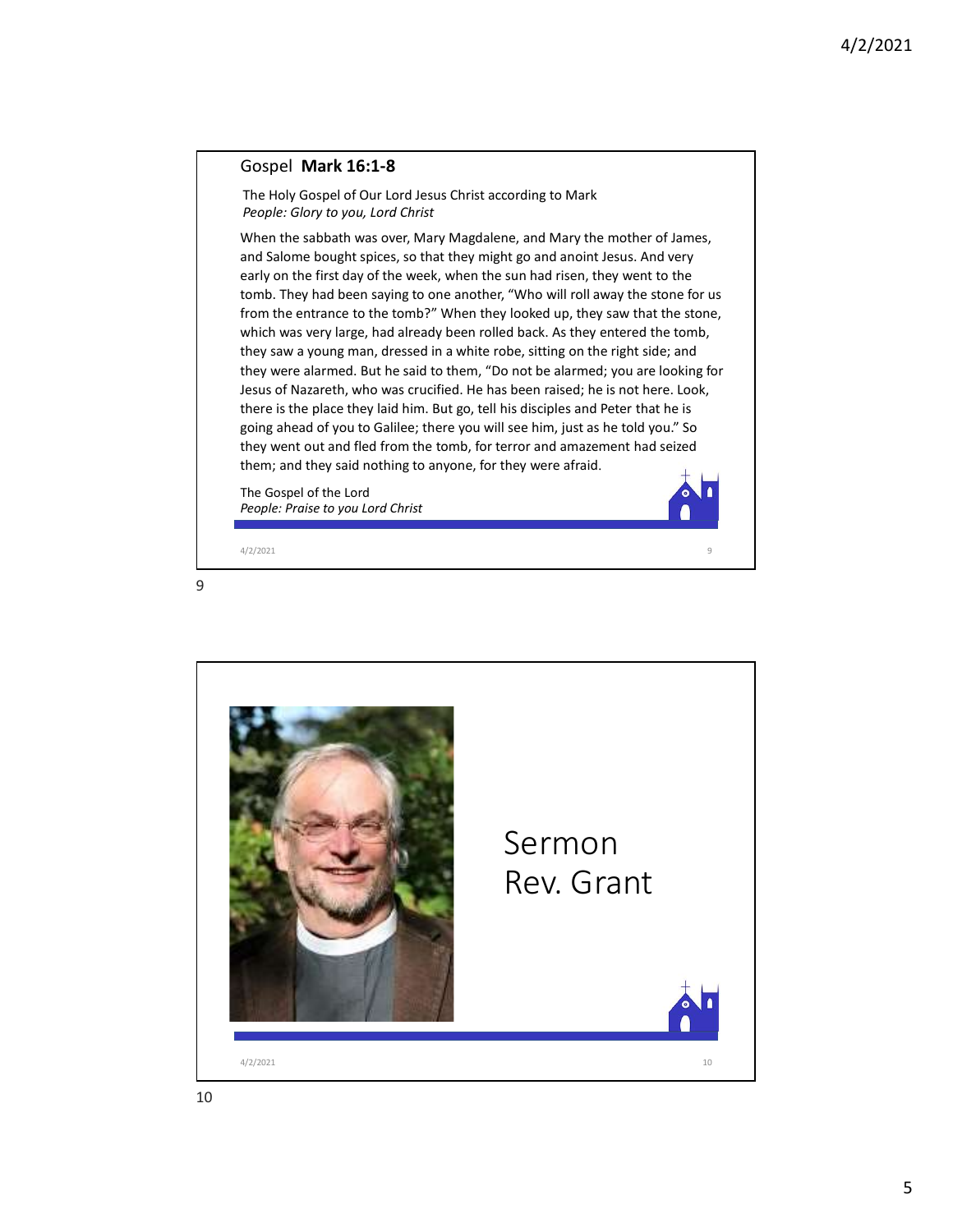



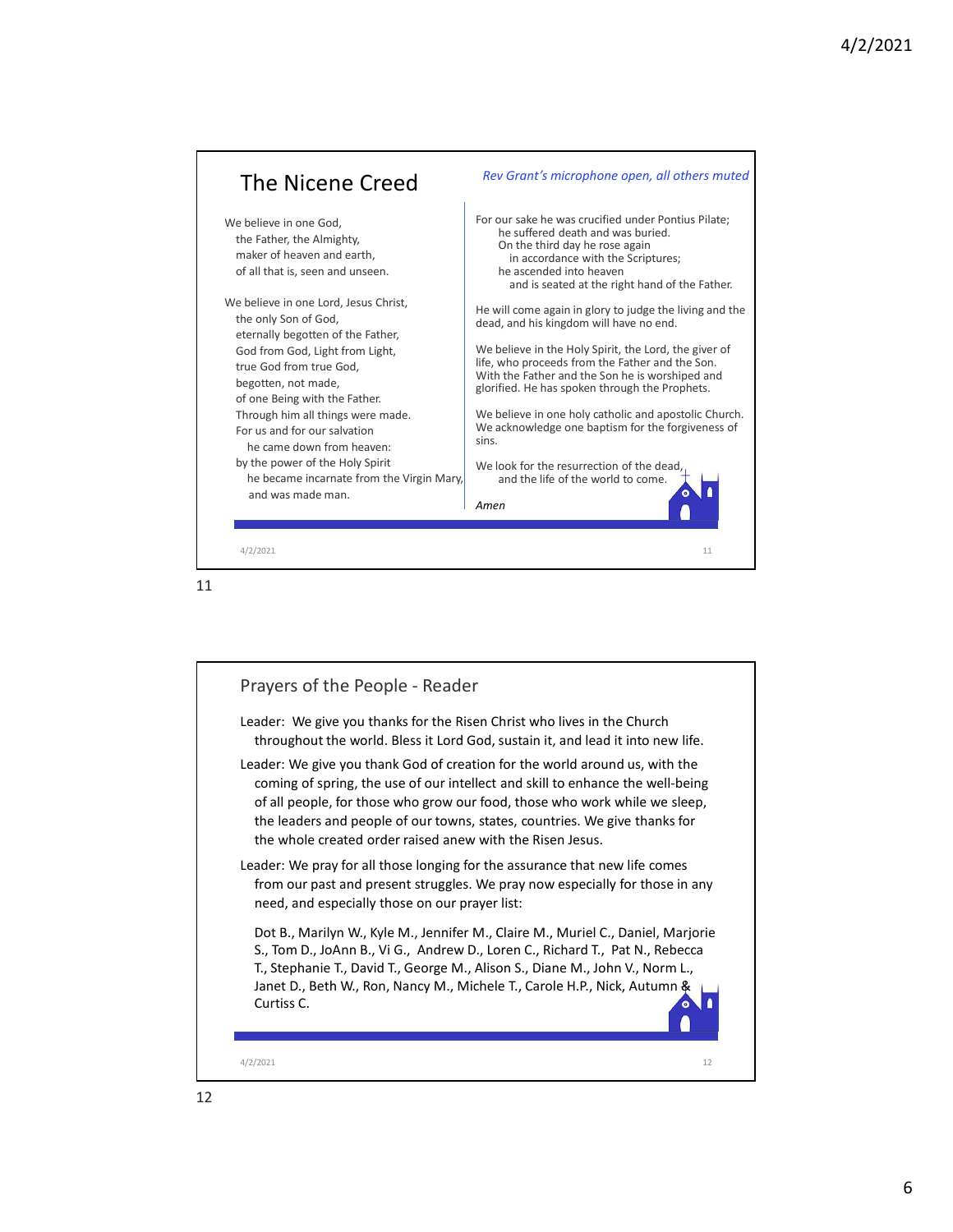

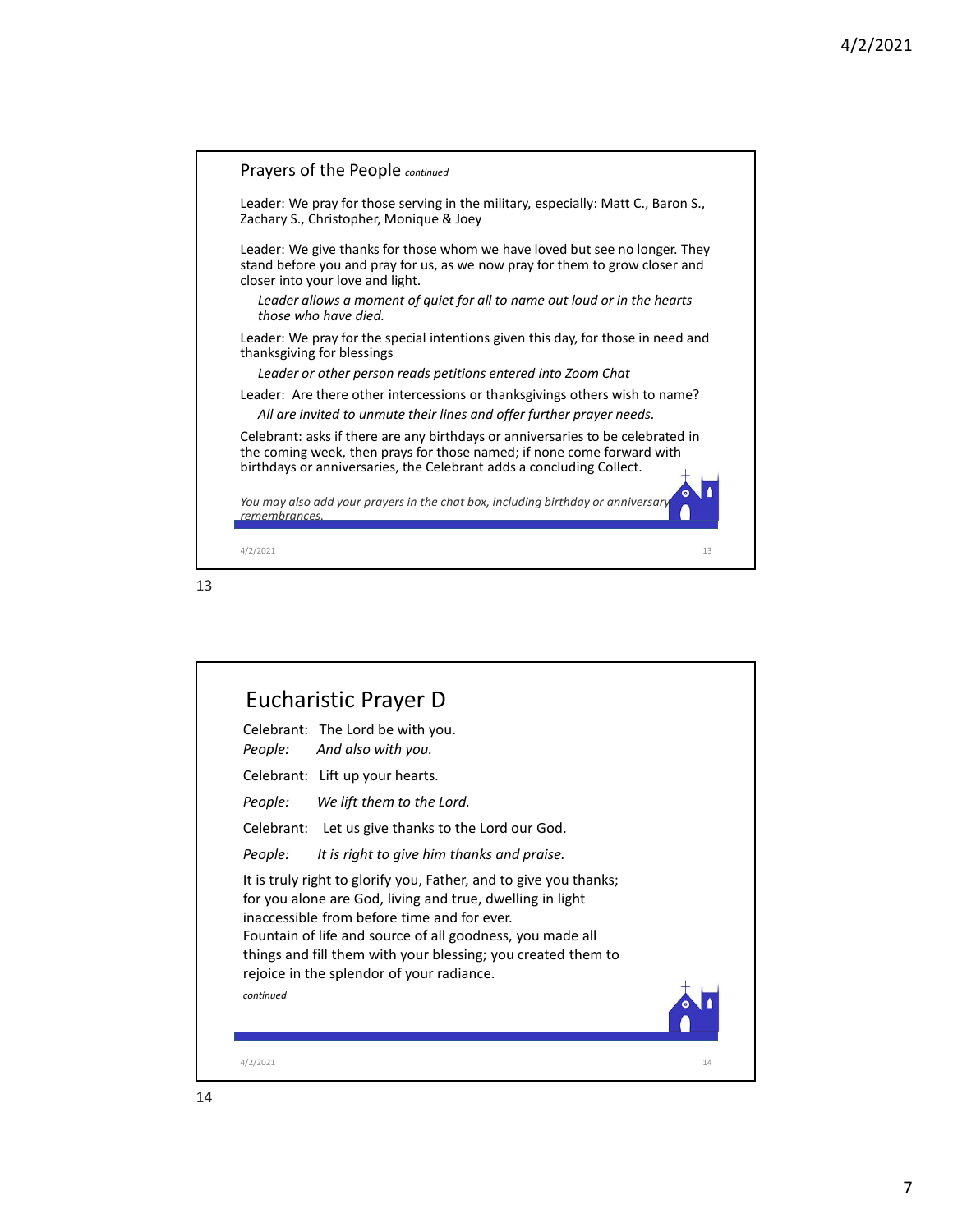



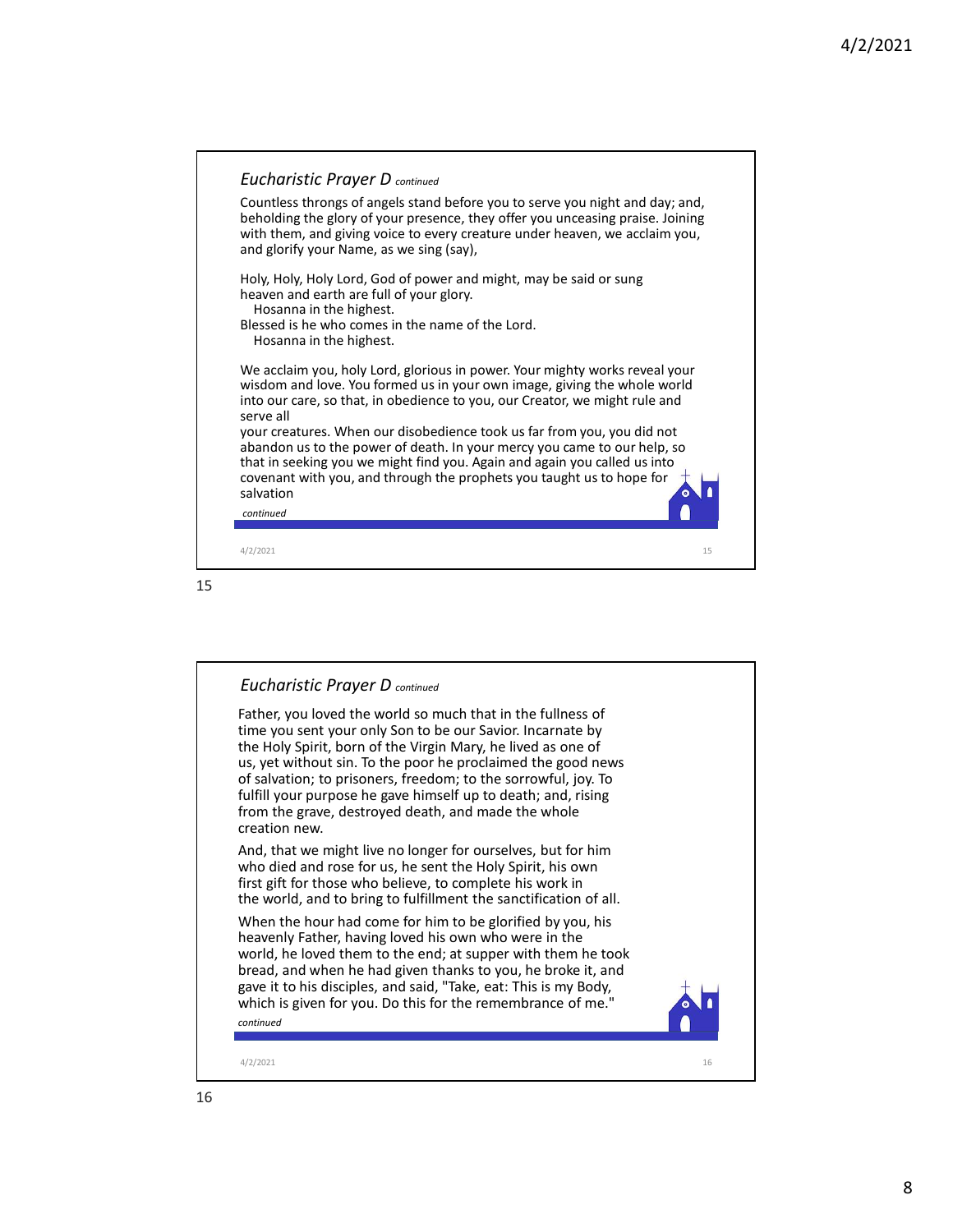

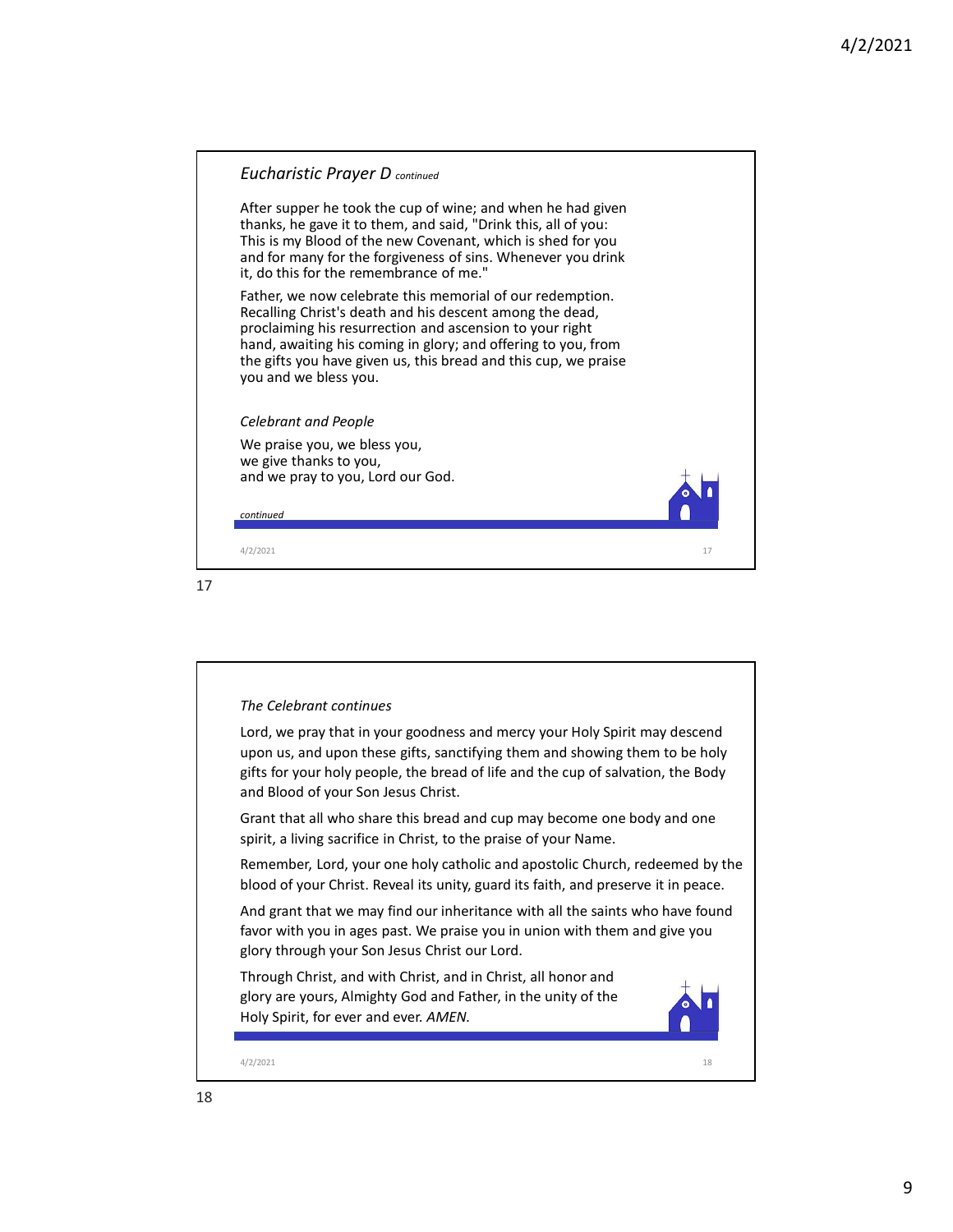